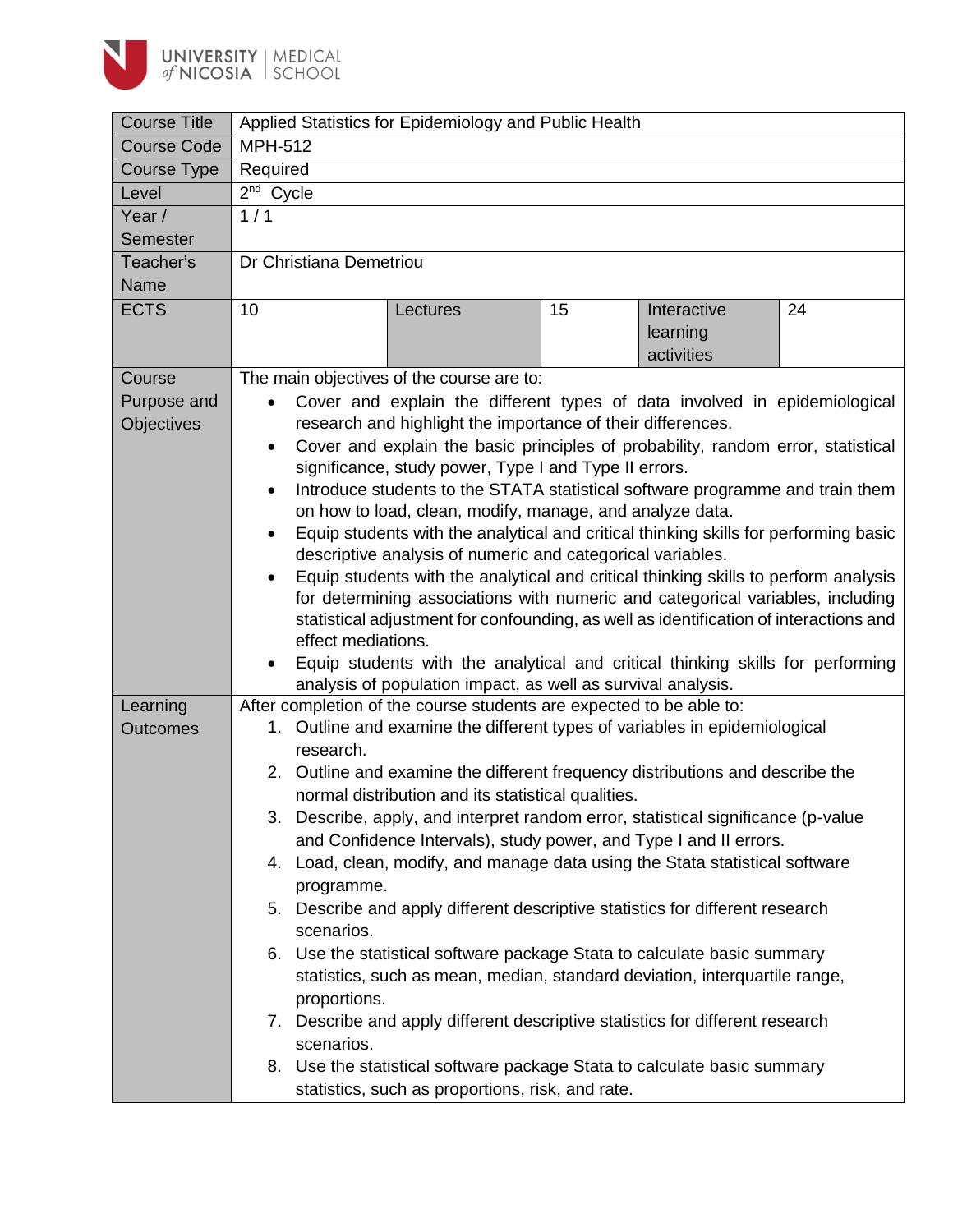

| 9. Describe and apply different analytic statistics for different research scenarios.<br>10. Describe the concept of the dependent and the independent variable and how<br>these are used for determining the presence of associations.<br>11. Use Stata to calculate measures of association for categorical exposures and<br>numeric outcomes (t-test and ANOVA).<br>12. Use the statistical software package Stata to calculate measures of association<br>for numeric exposures and numeric outcomes (scatterplots and correlation<br>analysis).<br>13. Use the statistical software package Stata to calculate measures of association<br>for categorical exposures and categorical outcomes (chi-squared test).<br>14. Use the statistical software package Stata to calculate measures of association<br>using non-parametric statistical tests.<br>15. Use the statistical software package Stata to perform linear regression analysis<br>for analysing numeric outcomes.<br>16. Use the statistical software package Stata to perform multiple regression<br>analysis for analysing numeric outcomes.<br>17. Use the statistical software package Stata to calculate measures of population<br>impact using logistic regression analysis.<br>18. Use the statistical software package Stata to determine interactions in linear<br>and logistic regression analysis.<br>19. Use the statistical software package Stata to determine confounding and effect<br>mediations in linear and logistic regression analysis.<br>20. Use the statistical software package Stata to perform survival (time-to-event) |           |      |  |  |  |  |
|----------------------------------------------------------------------------------------------------------------------------------------------------------------------------------------------------------------------------------------------------------------------------------------------------------------------------------------------------------------------------------------------------------------------------------------------------------------------------------------------------------------------------------------------------------------------------------------------------------------------------------------------------------------------------------------------------------------------------------------------------------------------------------------------------------------------------------------------------------------------------------------------------------------------------------------------------------------------------------------------------------------------------------------------------------------------------------------------------------------------------------------------------------------------------------------------------------------------------------------------------------------------------------------------------------------------------------------------------------------------------------------------------------------------------------------------------------------------------------------------------------------------------------------------------------------------------------------------------------------------|-----------|------|--|--|--|--|
| None                                                                                                                                                                                                                                                                                                                                                                                                                                                                                                                                                                                                                                                                                                                                                                                                                                                                                                                                                                                                                                                                                                                                                                                                                                                                                                                                                                                                                                                                                                                                                                                                                 | Required  | None |  |  |  |  |
| 1. Introduction to measurement: types of variables and types of distributions<br>Introduction to statistical analysis for Epidemiology and Public Health<br>2.<br>Introduction to Stata statistical software programme<br>3.<br>4. Descriptive analysis of numeric data: mean, median, standard deviation,<br>interquartile range, histograms, box-plots<br>5. Descriptive analysis of categorical data: proportions, risk and rate.<br>6. Basic analysis for determining associations with numeric outcomes I: T-test and<br>ANOVA.<br>7. Basic analysis for determining associations with numeric outcomes II:<br>Scatterplots and correlation analysis.<br>8. Basic analysis for determining associations with categorical outcomes: Chi-<br>squared.<br>9. Non-parametric statistical tests<br>10. Linear regression analysis<br>11. Multiple regression analysis<br>12. Univariate and Multivariate Logistic regression analysis<br>13. Assessing interactions using Linear and Logistic regression analysis<br>14. Assessing confounding and mediation using Linear and Logistic regression                                                                                                                                                                                                                                                                                                                                                                                                                                                                                                                    |           |      |  |  |  |  |
|                                                                                                                                                                                                                                                                                                                                                                                                                                                                                                                                                                                                                                                                                                                                                                                                                                                                                                                                                                                                                                                                                                                                                                                                                                                                                                                                                                                                                                                                                                                                                                                                                      | analysis. |      |  |  |  |  |